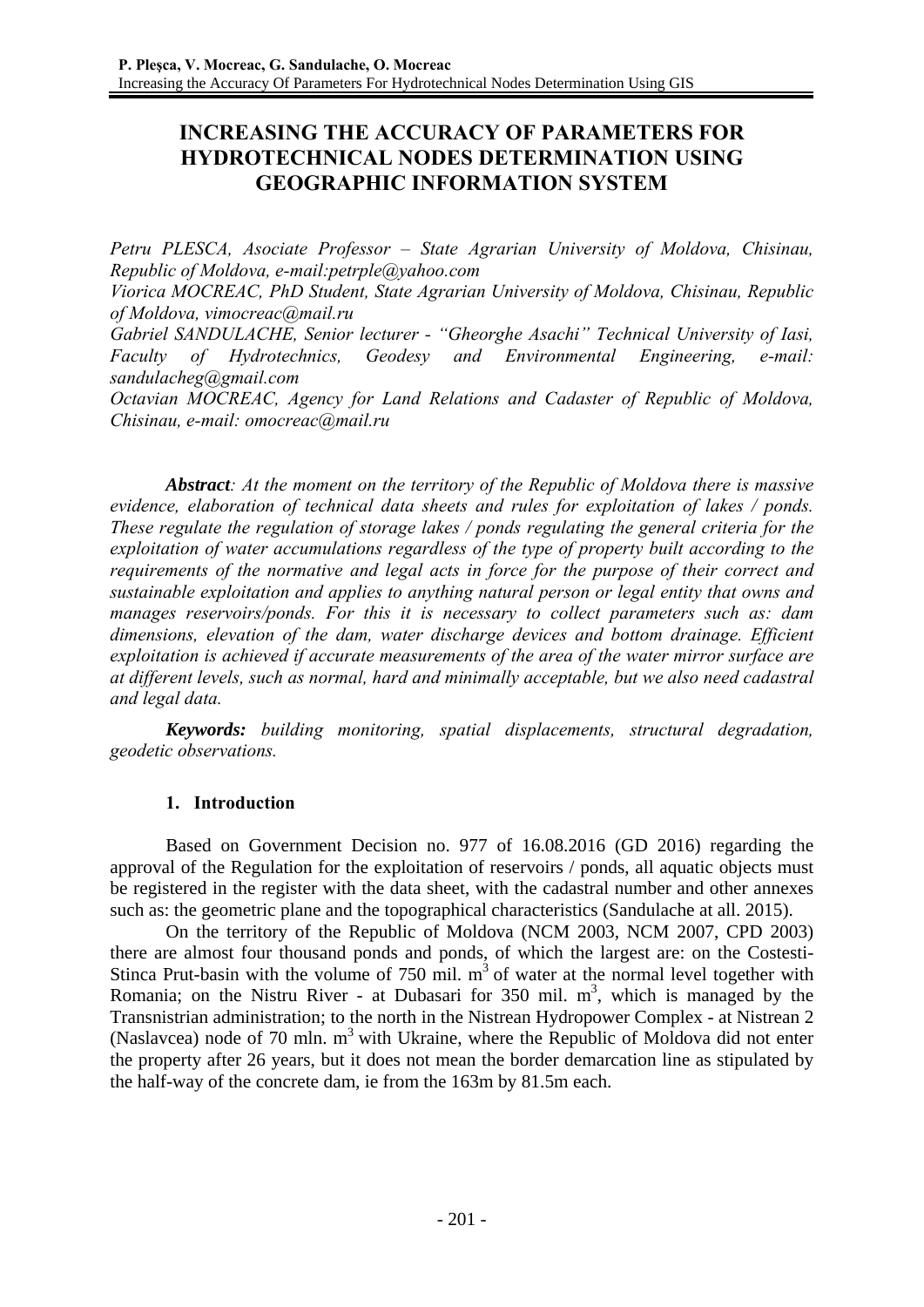### **2. Material and Method**

From these large transboundary accumulation basins, only the Costesti - Stinca node performs the measurement of the parameters, as well as with the help of the Romanian part, and now only a modernized information project is being implemented on the Moldovan side. Below are some observations of some parameters, from the set at the node.



Fig. 1. Variation in daily water rates in the storage lake Stanca-Costesti.



Fig.2. Variation of the daily affluent, turbine and evacuation flows at the Stanca-Costesti node

At the hydrotechnical node on the Nistru river in Dubasari, currently RM, has for 25 years no access to the exploitation, because the 48MW hydroelectric power plant and all the operating equipment with shuttering are located on the left side, as well as all the devices for parameter measurement are transmitted by telephone only upstream, downstream and downstream discharge flows to the state hydrometeorological service. Regarding the Nistrean Hydropower Complex, which is composed of three units: Dnestrovsc 1 with a height of 55 m, with a volume of water of 3 ml.  $m<sup>3</sup>$  and 720MW power located 20 km upstream of the Nistrean 2 hydrological knot, which has a 14 m fall with a 40.8 MW hydropower plant and a volume of over  $70$  mil.  $m<sup>3</sup>$ , which according to the project and operating rules are located in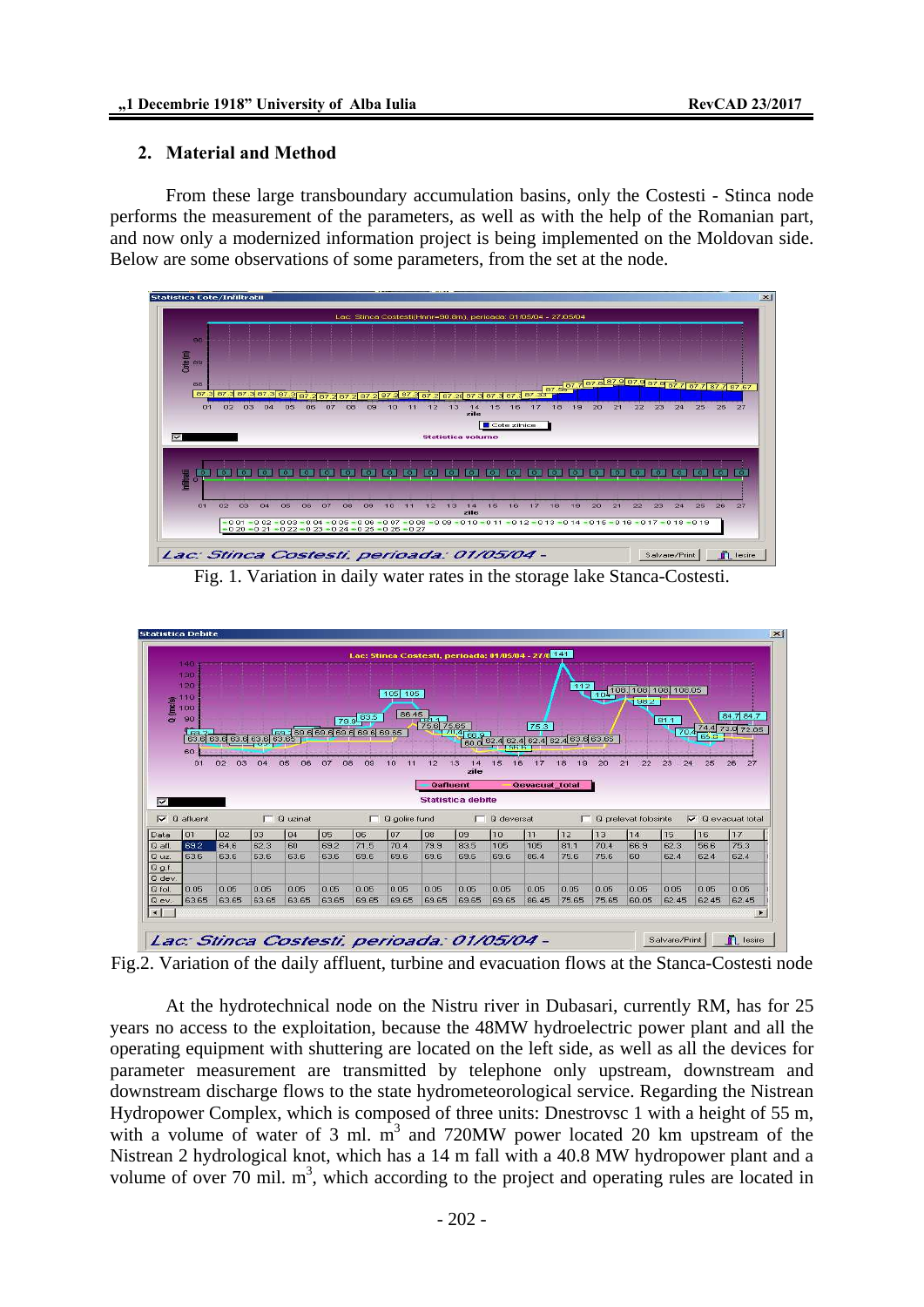Naslavcea, Ocnita rayon Republic of Moldova and which must be exploited together after independence.

Between these dams was built by the former USSR, a hydrotechnical node with an electric storage system, with the takeover of the reversed aggregate water from the Nistru River and pumping it upstream at a height of 160 m in a basin with a volume of 40 mil  $m<sup>3</sup>$  in time 4 hours. Then, in hours when energy consumption is higher, water under gravity is routed downstream to the same hydrogate in the turbine mode, and the generators produce a power of 330 MW per unit; at present there are already 3 aggregates running around 1000 MW; the future is expected to be 7 aggregates with installed power over 2250 MW. At present, the Ukrainian side has installed a fence on the right side with a barbed wire on the territory of the Republic of Moldova around the dam, which is 4 km below, from the place where the border passes by land on the Dniester River upstream and demands to rent 99 years old, another 20 ha in this sector, believing that this hydropower node is theirs.



Fig. 3. Situation plan in the Nistrean node 2 area - next to the construction-Naslavcea-rayon Ocnita-RM.



Fig. 4. The orthophotoplan of the Nistrean 2 hydro-technical node during the construction of the border

In this situation, the Republic of Moldova loses its participation in the exploitation of the hydrotechnical node, cannot stand alone to handle the water-tankers and no power can be used from this hydroelectric power plant, which is catastrophic for the water supply of 13 pumping stations in water supply and 53 irrigation stations with total flow of 250  $\text{m}^3$ /s. This is the situation at the Dubasari hydrotechnical node, which is administered only on the left side, by the regime in Transnistria.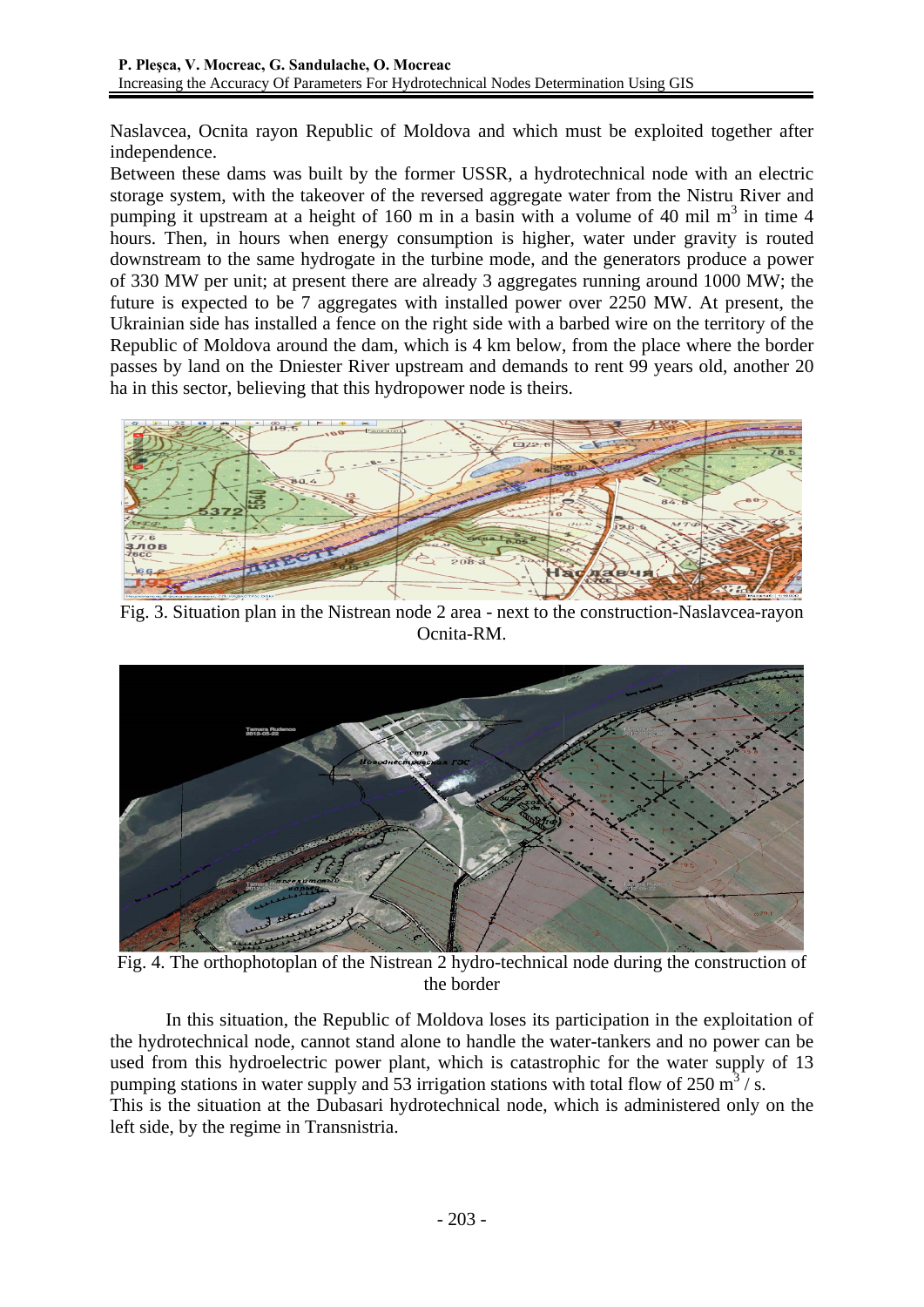

Fig. 5. The variant how to demarcate the border and the ownership of the Nistrean 2 hydrotechnical node between Ukraine and Moldova (Naslavcea) on the Nistru river for energy security and water supply.



Fig. 6. GIS layout with delimitation the border between Ukraine and Moldova in the area of the hydrotechnical complex with accumulation basin and Nistrean hydroelectric power station 2.

## **3. Results and discussions**

The rules governing the operation of ponds located on inland hydrographic basins provide information such as: scope, main characteristics and data, hydrological and hydraulic operating regime, measures in the organization of operation, aspects of civil protection in case of floods, drought, security technique and other documents as attachments.

The annexes include: the pond datasheet and the records of observations on the level of pond water and water quality, provisions and evidence of pond services, safety technical training, exploitation rules and recording cases of breach of exploitation rules, comments on state of construction, bucket and deformation of the pond, maintenance and reconstruction repairs and maintenance, technical information of the water inlet, pumping stations.

This regulations for the operation of aquatic objects regulates the basic requirements for the exploitation of water accumulations, regardless of the type of property, built according to the requirements of the normative acts and the legislation in force, for the purpose of their correct and sustainable exploitation.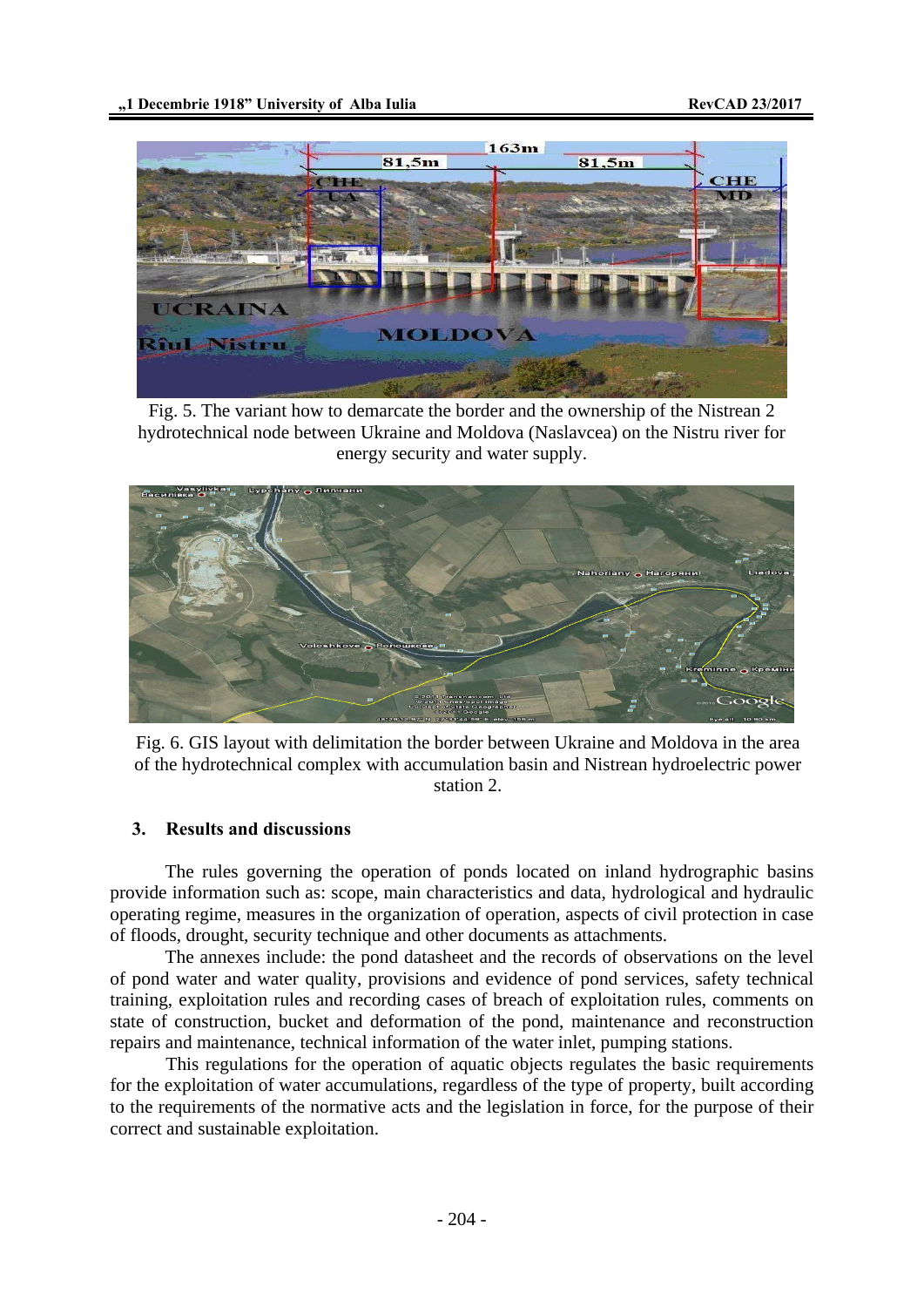

Figure 7. Topographic features of the hydrotechnical node determined by applying GIS

The aspects of the exploitation of the ponds are determined by their parameters and volume, by the composition of the main hydrotechnical constructions, the conditions and tasks of river flow regulation, by the technical geological and morphometric conditions of the cuvette. If the main characteristics of water basins with a volume of water over one million cubic meters, which are on the territory of Moldova, about one hundred, with sufficient exploitation documentation, then those aquatic objects with a volume of up to 1.0 million.  $m<sup>3</sup>$ falls into the category of ponds, the situation is more difficult and requires the completion of the documentation with cadastral, legal, hydrotechnical and exploitation aspects, which is not complete or missing at this moment. For this purpose, according to the norms in force, the state agency "Apele Moldovei" will develop and register at the cadastral offices, in the mayoralties, every aquatic object according to the requirements elaborated.

 First of all, the category of importance of the hydrotechnical construction is determined, which is determined by its class and falls into class IV according to NCM D.01.03-2007. Other aspects for completing the requirements of the operating rules and the technical data sheet are elaborated on the basis of the norms presented in the bibliography. Specification of the dam elements, such as the elevation, the water mirror elevation, the elevation threshold of the large water tank, the downstream characteristic points for the dam height and the axis of the drainage pipe axis is determined on the basis of measurements with modern GIS appliance (Lepadatu et all. 2014 a, Lepadatu et all. 2014 b, Lepadatu et all. 2016, Morariu et all. 2017).

 Determining the depth of water is based on measurements based on the watertight methods on the boat or on the application of floating boats with remote routing and data processing on the computer. Then, based on these data, minimum, normal and maximum levels are calculated, mirror areas and corresponding volumes. The minimum ecological and maximum water discharge rates shall be established according to the requirements of the relevant regulations and shall be indicated in the technical data sheet of the developed regulation.

# **4. Conclusions**

1. The leadership of the Republic of Moldova should elaborate directives regarding the common and efficient exploitation of the water and energy resources of the hydro-technical nodes on the Nistru river with Ukraine and at Dubasari with Transnistria, this results from the need to ensure state security with these important resources.

2. Application of the Operation Rules for all aquatic objects will increase the efficiency of ponds exploitation with ownership, evidence and safety of flood protection and